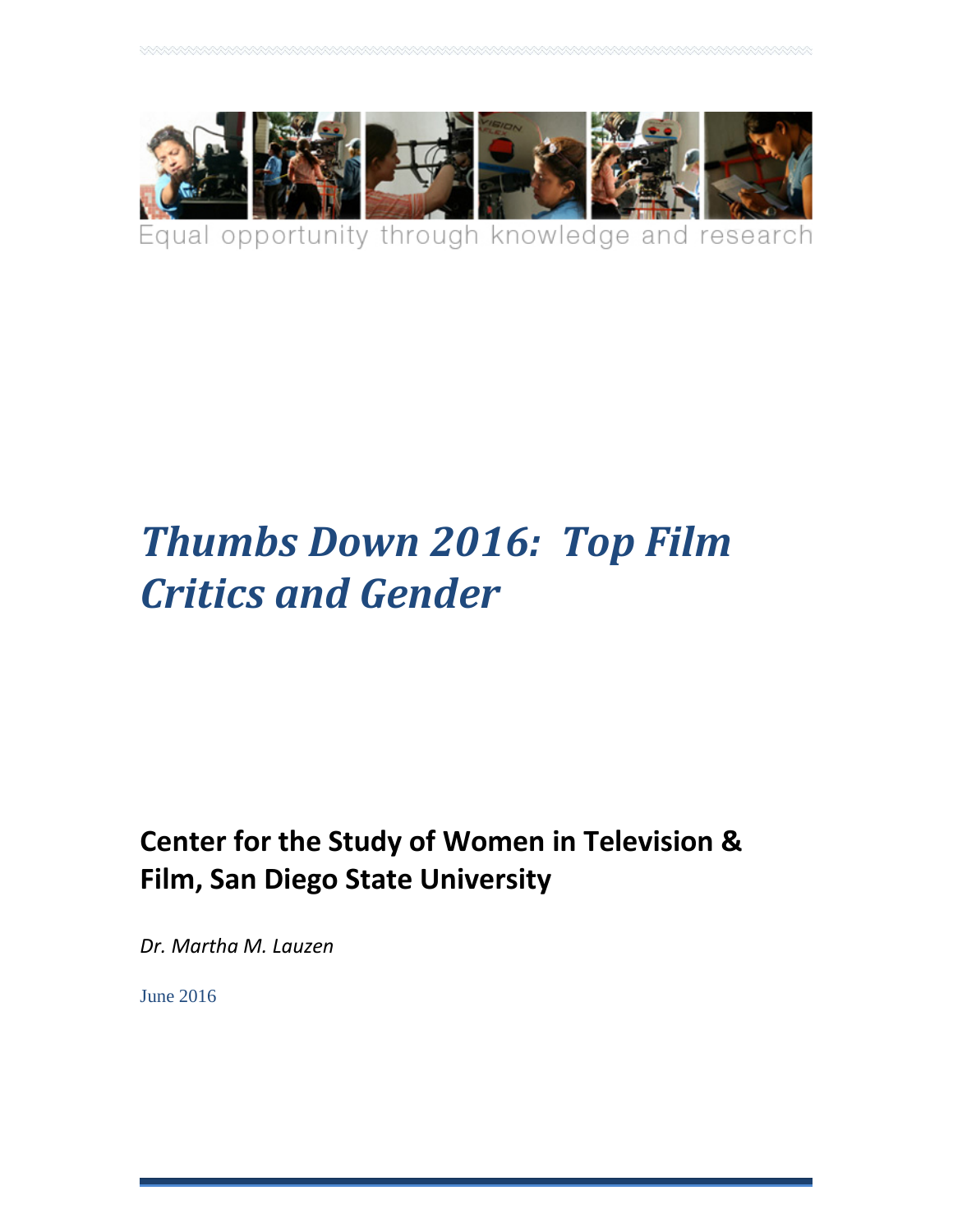#### *Key Findings*

**This study considers the representation of women and men as "top critics" on the film review aggregator site, Rotten Tomatoes. As these film writers work for the largest newspapers, general interest magazines and websites, and entertainment trade publications in the U.S., their reviews reach the greatest numbers of viewers, listeners, and readers.**

**•***The vast majority of "top critics" on the Rotten Tomatoes website are men***.** In spring 2016, women comprised just 27% and men 73% of these individuals.

**•***Regardless of job title, male writers outnumber female writers.* Men accounted for 74% and women 26% of individuals working as *film critics* for media outlets. Men comprised 75% and women 25% of *freelancers*.

**•***In every type of publication, male reviewers dramatically outnumber female reviewers.* For example, males comprised 80% and females 20% of individuals writing about film for trade publications. Men accounted for 71% and women 29% of those writing about film for large U.S. newspapers.

**•***Male writers are more likely than female writers to belong to at least one professional critics organization.* 54% of male reviewers and 37% of female reviewers belong to one or more professional organizations, such as the National Society of Film Critics or the Los Angeles Film Critics Association.

**•***Men write more reviews of films in all genres than women.* The greatest discrepancy between male and female writers occurred for science fiction features. In spring 2016, men penned 84% and women 16% of reviews in this genre. The greatest parity occurred on romantic comedies and dramas. In this genre, men wrote 57% and women 43% of reviews.

•*A larger proportion of the films reviewed by women than by men feature female protagonists.* 34% of reviews written by women but 24% of reviews written by men featured female protagonists. Conversely, a higher proportion of the reviews written by men than by women had male protagonists exclusively. 76% of reviews written by men but 66% of reviews written by women featured male protagonists only. It is unclear whether these differences are due to the preferences of writers or assignments made by editors.

•*On average, male and female reviewers do not differ in the quantitative ratings they award films featuring female protagonists, whether the ratings are expressed as stars, reels, grades, or some percentage score*. In spring 2016, female writers awarded an average rating of 66% to films with female protagonists. Male writers also awarded these films a rating of 66%. However, male and female writers differed slightly in their ratings of films featuring male protagonists only. Female writers awarded these films an average rating of 69% whereas male critics gave the films an average rating of 65%.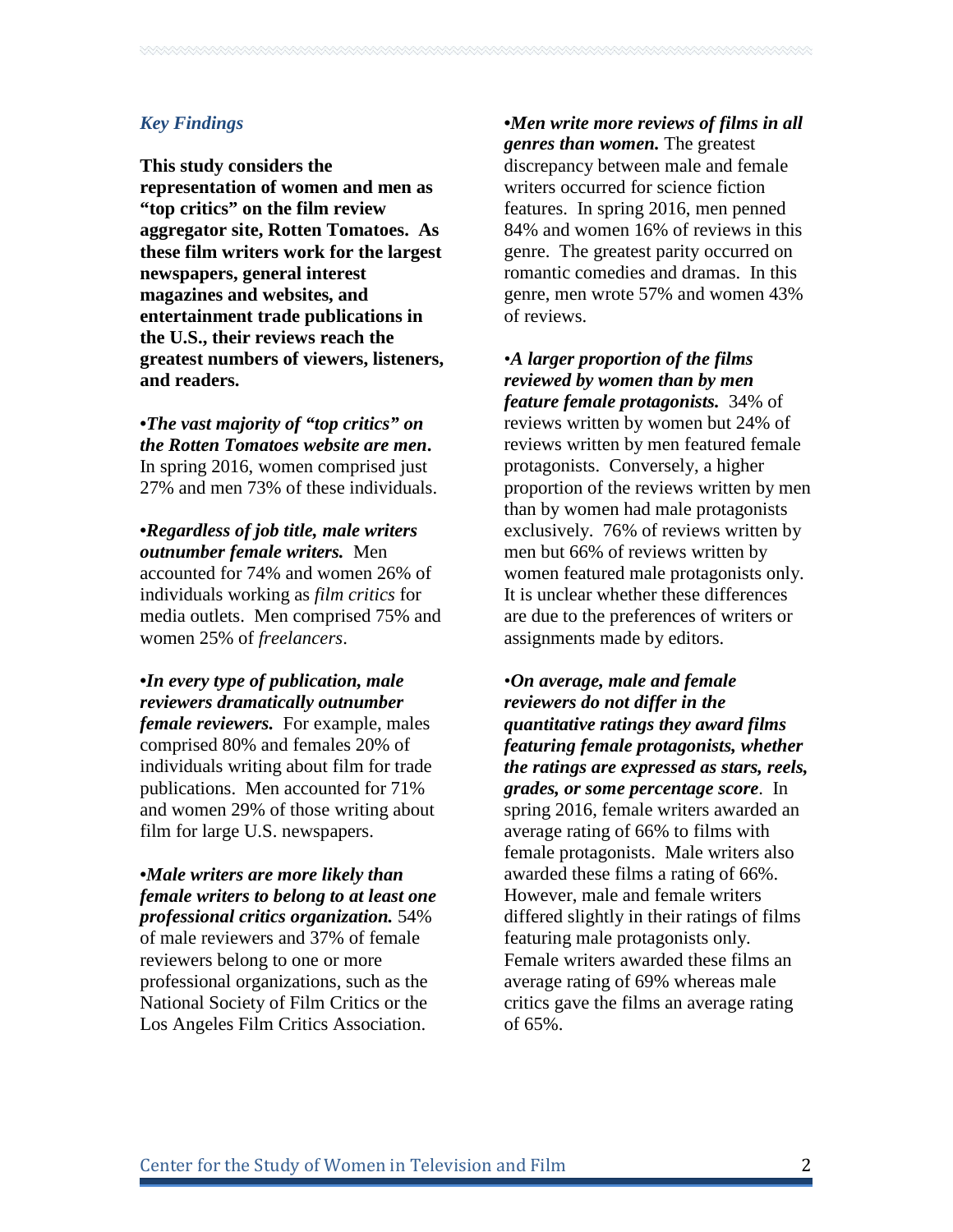## *Method*

This study examines the representation of women and men as film reviewers on the popular aggregator site Rotten Tomatoes over a three-month period in Spring 2016. The study reports and compares the percentages of female and male writers, their job titles, the publications they work for, their membership in professional organizations, and their quantitative evaluations of films.

The study considers 5,776 reviews written by 247 "top critics" on the Rotten Tomatoes site. According to the site, writers considered top critics "must be published at a print publication in the top 10% of circulation, employed as a film critic at a national broadcast outlet for no less than five years, or employed as a film critic for an editorial-based website with over 1.5 million monthly unique visitors for a minimum of three years. A top critic may also be recognized as such based on their influence, reach, reputation, and/or quality of writing, as determined by Rotten Tomatoes staff." In addition, in order to be included in the study, individuals must be U.S.-based critics and have written a minimum of three reviews during February, March, and/or April 2016.

The findings of the study are divided into three major sections. The first section reports the numbers of women and men writing reviews, their job titles, the publications they work for, and their membership in professional organizations. The second section provides a breakdown of the reviews by women and men writers by film genre. The third section reports on the

relationship between the sex of film writers and number of reviews written about films with at least one female protagonist versus films with exclusively male protagonists. For the purposes of this study, protagonists are the characters from whose perspective the story is told. This section also considers the relationship between the sex of writers and their quantitative assessment of films (i.e., assignment of stars, grades, etc.) with at least one female protagonist versus films with exclusively male protagonists.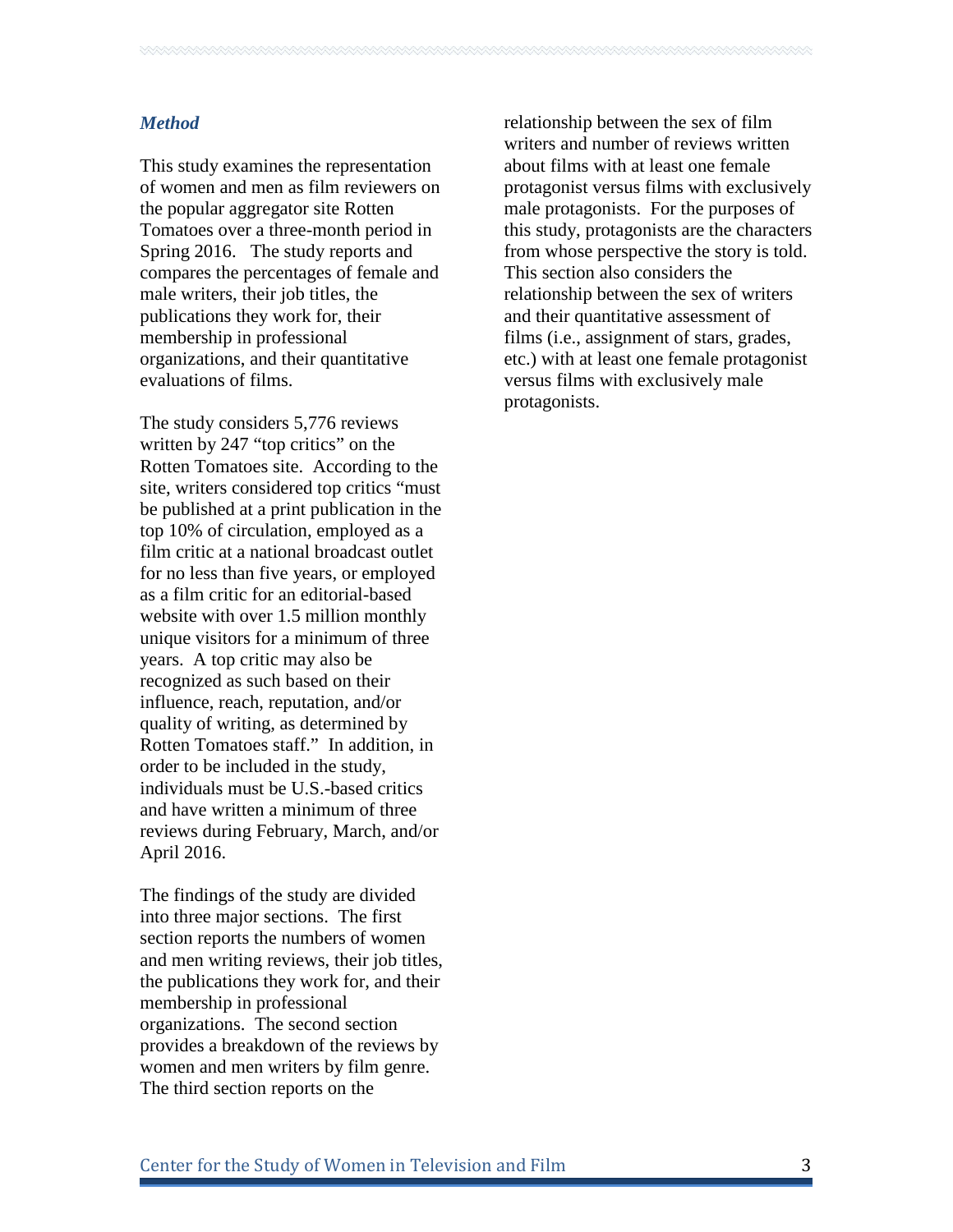## *Representation of Film Writers by Sex, Job Title, Publication, and Membership in Professional Organizations*

•Women comprised 27% and men 73% of "top critics" with reviews appearing on Rotten Tomatoes in spring 2016. This represents an increase of 5 percentage points from 2013 when women accounted for 22% of top critics (see Figure 1).

•Women wrote 24% and men 76% of the reviews by "top critics" during the study period. This represents an increase of 6 percentage points from 2013 when women wrote 18% of reviews appearing on Rotten Tomatoes (see Figure 1).

*Figure 1. Percentages of Male and Female Writers and Reviews by Male and Female Writers*

•In spring 2016, female "top critics" wrote an average of 15 and male "top critics" an average of 17 reviews.

•Men outnumbered women in every job title category considered. Men comprised 87% of contributors, 75% of freelancers, 74% of film critics, 72% of individuals with other titles (e.g., television critics, features editors, etc.), and 59% of staff writers (see Figure 2).

In contrast, women accounted for 41% of staff writers, 28% of individuals with other titles, 26% of film critics, 25% of freelancers, and 13% of contributors.





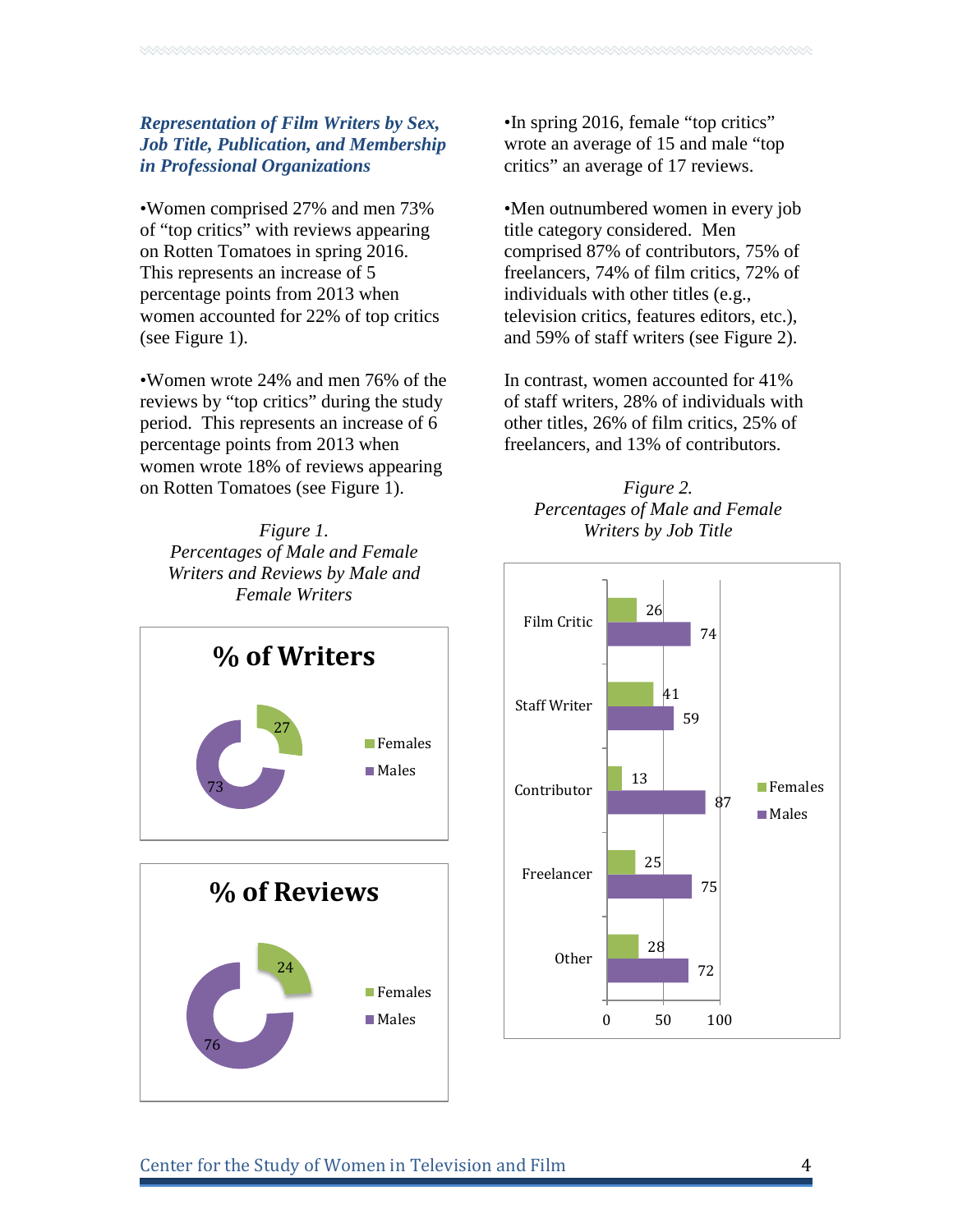•Male writers outnumbered female writers in every type of publication considered. Men accounted for 80% of those writing for trade publications such as *The Hollywood Reporter*, *The Wrap*, and *Variety*, 78% of individuals writing for multiple publications, 76% of those writing for general interest magazines and websites such as *Time* and *Salon*, 74% of individuals writing for movie/entertainment magazines and websites, and 71% of those writing for newspapers (see Figure 3*)*.

In contrast, women comprised 29% of individuals writing for newspapers, 26% of those writing for movie/entertainment magazines and websites, 24% of individuals writing for general interest magazines and websites, 22% of those writing for multiple sites, and 20% of individuals writing for trade publications.

•One measure of professional involvement and visibility is membership in organizations such as the Los Angeles Film Critics Association, New York Film Critics Circle, and National Society of Film Critics. Among the "top critics" considered in this study, men were more likely than women to belong to professional critics organizations. 40% of men belonged to one professional organization, 11% to two organizations, and 3% to three or more organizations. 46% did not have membership in any professional organizations.

In contrast, 26% of women belonged to one professional organization, 8% to 2 organizations, and 3% to 3 or more organizations. 63% did not belong to any professional organizations.

# *Figure 3. Percentages of Male and Female Writers by Type of Publication/Site*

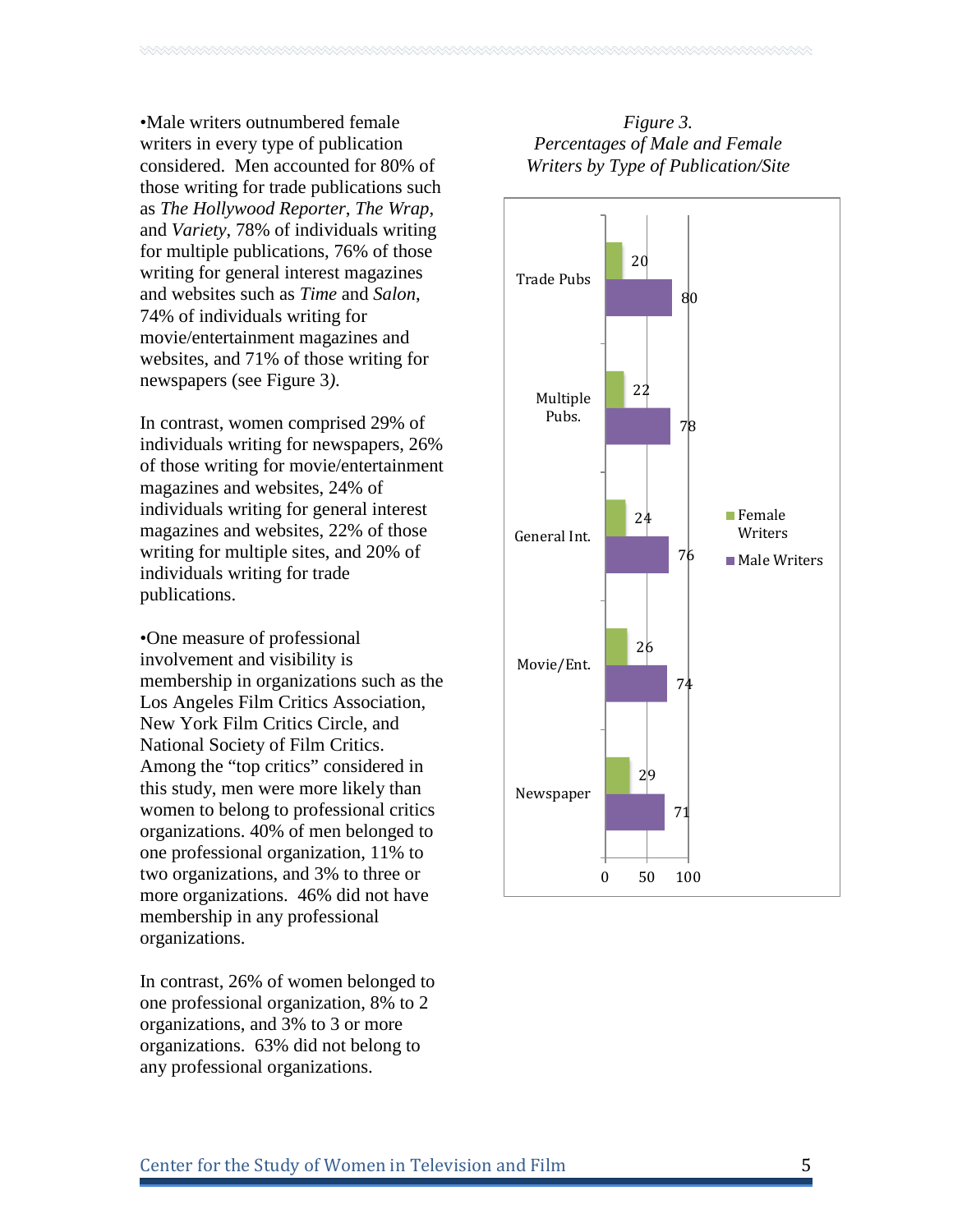#### *Sex of Film Writers and Genre*

•Men wrote more reviews of films than women in all genres. The greatest discrepancy between male and female writers occurred for science fiction features. Men penned 84% and women 16% of reviews in this genre. The greatest parity occurred for romantic comedies and dramas. Men wrote 57% and women 43% of these reviews. It is unclear whether women prefer and thus choose to review films in certain genres or if editors tend to assign films in certain genres to women (see Figure 4).

•In other genres, men wrote 78% and women 22% of reviews about horror features. Men wrote 77% and women 23% of reviews about dramas, action features, and documentaries. Men wrote 74% and women 26% of reviews about animated features. Men wrote 73% and women 27% of reviews about comedies.

### *Sex of Film Writers and Sex of Protagonists*

•A larger proportion of the films reviewed by women than by men featured female protagonists. For the purposes of this study, protagonists are the characters from whose perspective the story is told. 34% of reviews written by women but 24% of reviews written by men featured at least one female protagonist. (When considering all of the reviews written by males and females, 26% of the reviews were about films with female protagonists.) It is not clear whether this difference is due to the preferences of writers or to editorial assignments.





Conversely, a larger proportion of the films reviewed by men than by women had male protagonists only. 76% of reviews written by men but 66% of reviews written by women featured male protagonists. (When considering all of the reviews written by males and females, 74% were about films with male protagonists.) It is not clear whether this difference is due to the choices made by writers or their editors.